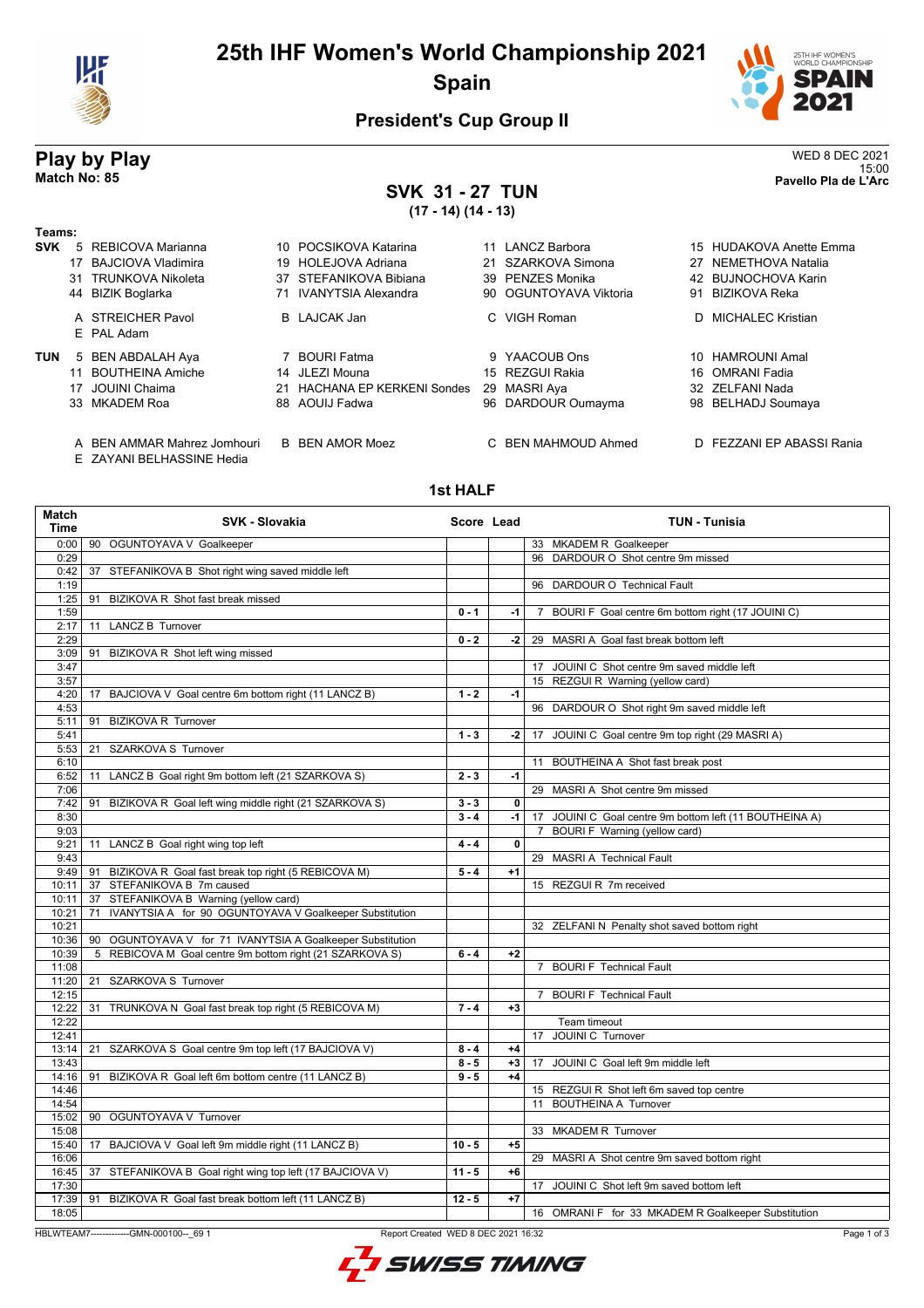

**25th IHF Women's World Championship 2021 Spain**



### **President's Cup Group II**

# **Play by Play**<br>Match No: 85<br>Pavello Pla de L'Arc

15:00 **Match No: 85 Pavello Pla de L'Arc**

#### **SVK 31 - 27 TUN (17 - 14) (14 - 13)**

#### **1st HALF**

| <b>Match</b><br><b>Time</b> | <b>SVK - Slovakia</b>                                         | Score Lead |      | <b>TUN - Tunisia</b>                                              |
|-----------------------------|---------------------------------------------------------------|------------|------|-------------------------------------------------------------------|
| 18:26                       |                                                               |            |      | 14 JLEZI M Shot centre 6m saved bottom right                      |
| 18:35                       |                                                               | $12 - 6$   | $+6$ | 15 REZGUI R Goal left 6m bottom right                             |
| 18:54                       | 42 BUJNOCHOVA K Goal right 9m middle centre (17 BAJCIOVA V)   | $13 - 6$   | $+7$ |                                                                   |
| 19:29                       |                                                               |            |      | 17 JOUINI C Shot left wing saved top centre                       |
| 20:12                       | LANCZ B Shot centre 9m saved middle centre<br>11              |            |      |                                                                   |
| 20:17                       | IVANYTSIA A for 90 OGUNTOYAVA V Goalkeeper Substitution<br>71 |            |      |                                                                   |
| 20:20                       |                                                               |            |      | 14 JLEZI M 2-minutes suspension                                   |
| 20:28                       | <b>BAJCIOVA V Turnover</b><br>17                              |            |      |                                                                   |
| 20:42                       |                                                               | $13 - 7$   | $+6$ | 21 HACHANA EP KERKENI Goal fast break top right                   |
| 21:01                       | 31<br>TRUNKOVA N Goal centre 6m top centre (17 BAJCIOVA V)    | $14 - 7$   | $+7$ |                                                                   |
| 21:13                       |                                                               |            |      | 11 BOUTHEINA A for 16 OMRANI F Empty goal                         |
| 21:32                       |                                                               |            |      | 16 OMRANI F for 88 AOUIJ F Goalkeeper back                        |
| 21:36                       |                                                               |            |      | 88 AOUIJ F for 16 OMRANI F Empty goal                             |
| 21:49                       | 31 TRUNKOVA N 7m caused                                       |            |      | 21 HACHANA EP KERKENI 7m received                                 |
| 22:01                       |                                                               |            |      | 16 OMRANI F for 17 JOUINI C Goalkeeper back                       |
| 22:04                       |                                                               | $14 - 8$   | $+6$ | 88 AOUIJ F Goal Penalty shot bottom right (21 HACHANA EP KERKENI) |
| 22:26                       | 90 OGUNTOYAVA V for 71 IVANYTSIA A Goalkeeper Substitution    |            |      |                                                                   |
| 23:02                       | 15 HUDAKOVA A Shot right 6m saved middle centre               |            |      |                                                                   |
| 23:33                       | 11<br>LANCZ B 2-minutes suspension                            |            |      |                                                                   |
| 23:40                       |                                                               | $14 - 9$   | +5   | 14 JLEZI M Goal right 6m middle right (21 HACHANA EP KERKENI)     |
| 24:16                       | 42 BUJNOCHOVA K Shot centre 9m saved top right                |            |      |                                                                   |
| 24:39                       | 42 BUJNOCHOVA K 7m caused                                     |            |      | 88 AOUIJ F 7m received                                            |
| 24:51                       |                                                               | $14 - 10$  | $+4$ | 88 AOUIJ F Goal Penalty shot middle right                         |
| 25:25                       | 37 STEFANIKOVA B Technical Fault                              |            |      |                                                                   |
| 25:58                       |                                                               |            |      | 21 HACHANA EP KERKENI Turnover                                    |
| 26:01                       |                                                               |            |      | 15 REZGUI R 2-minutes suspension                                  |
| 26:01                       | 90 OGUNTOYAVA V Warning (yellow card)                         |            |      |                                                                   |
| 26:22                       | 42 BUJNOCHOVA K Turnover                                      |            |      | 5 BEN ABDALAH A Steal                                             |
| 26:30                       |                                                               | $14 - 11$  | $+3$ | 7 BOURLE Goal fast break bottom centre                            |
| 26:30                       | Team timeout                                                  |            |      |                                                                   |
| 26:52                       | BIZIKOVA R Goal left wing top right (17 BAJCIOVA V)<br>91     | $15 - 11$  | $+4$ |                                                                   |
| 27:20                       |                                                               |            |      | 88 AOUIJ F for 16 OMRANI F Empty goal                             |
| 27:36                       |                                                               |            |      | 16 OMRANI F for 11 BOUTHEINA A Goalkeeper back                    |
| 27:38                       |                                                               |            |      | 11 BOUTHEINA A for 16 OMRANI F Empty goal                         |
| 27:37                       | 5 REBICOVA M Block                                            |            |      | 17 JOUINI C Shot centre 9m blocked                                |
| 27:59                       |                                                               | $15 - 12$  | $+3$ | 88 AOUIJ F Goal left 6m middle right (14 JLEZI M)                 |
| 28:19                       | 91 BIZIKOVA R Goal fast break bottom left (5 REBICOVA M)      | $16 - 12$  | $+4$ |                                                                   |
| 28:35                       |                                                               |            |      | 16 OMRANI F for 14 JLEZI M Goalkeeper back                        |
| 28:45                       |                                                               | $16 - 13$  | $+3$ | 21 HACHANA EP KERKENI Goal centre 9m bottom left                  |
| 29:41                       | LANCZ B Goal right 6m bottom left (21 SZARKOVA S)<br>11       | $17 - 13$  | $+4$ |                                                                   |
| 29:57                       |                                                               | $17 - 14$  | $+3$ | 11 BOUTHEINA A Goal left wing bottom right (17 JOUINI C)          |

#### **2nd HALF**

| <b>Match</b><br>Time | <b>SVK - Slovakia</b>                                            | Score Lead |      | <b>TUN - Tunisia</b>                                         |
|----------------------|------------------------------------------------------------------|------------|------|--------------------------------------------------------------|
| 30:00                | <b>IVANYTSIA A Goalkeeper</b><br>71                              |            |      | 16 OMRANI F Goalkeeper                                       |
| 31:08                | BIZIKOVA R Goal left wing bottom right (17 BAJCIOVA V)<br>91     | $18 - 14$  | $+4$ |                                                              |
| 31:39                |                                                                  |            |      | 14 JLEZI M Turnover                                          |
| 31:48                | 37<br>STEFANIKOVA B Goal fast break bottom centre (5 REBICOVA M) | $19 - 14$  | $+5$ |                                                              |
| 32:25                |                                                                  |            |      | 14 JLEZI M Technical Fault                                   |
| 32:39                | TRUNKOVA N Goal centre 6m top centre<br>31                       | $20 - 14$  | $+6$ |                                                              |
| 33:02                |                                                                  |            |      | 88 AOUIJ F Turnover                                          |
| 33:09                | <b>BIZIKOVA R Technical Fault</b><br>91                          |            |      |                                                              |
| 33:22                |                                                                  |            |      | 14 JLEZI M Shot centre 6m saved middle right                 |
| 33:28                | BIZIKOVA R Shot fast break saved bottom right<br>91              |            |      |                                                              |
| 34:26                | 5 REBICOVA M Block                                               |            |      | 88 AOUIJ F Shot right 6m blocked                             |
| 34:40                | STEFANIKOVA B Shot right wing post<br>37                         |            |      |                                                              |
| 34:50                |                                                                  |            |      | 21 HACHANA EP KERKENI Technical Fault                        |
| 34:58                | 39<br>PENZES M Goal fast break bottom right (11 LANCZ B)         | $21 - 14$  | $+7$ |                                                              |
| 34:59                |                                                                  |            |      | Team timeout                                                 |
| 35:39                |                                                                  |            |      | 21 HACHANA EP KERKENI Turnover                               |
| 35:49                | 5 REBICOVA M Goal fast break middle centre                       | $22 - 14$  | $+8$ |                                                              |
| 36:57                |                                                                  | $22 - 15$  | $+7$ | 15 REZGUI R Goal centre 6m top right (21 HACHANA EP KERKENI) |
| 37:08                | SZARKOVA S Goal left 6m bottom left (5 REBICOVA M)<br>21         | $23 - 15$  | $+8$ |                                                              |
| 37:40                | 37 STEFANIKOVA B 7m caused                                       |            |      | 15 REZGUI R 7m received                                      |
| 37:40                | STEFANIKOVA B 2-minutes suspension<br>37                         |            |      |                                                              |
| 37:40                |                                                                  |            |      | 88 AOUIJ F Penalty shot post                                 |
| 38:33                | SZARKOVA S Shot right 9m saved bottom centre<br>21               |            |      |                                                              |

HBLWTEAM7--------------GMN-000100--\_69 1 Report Created WED 8 DEC 2021 16:32